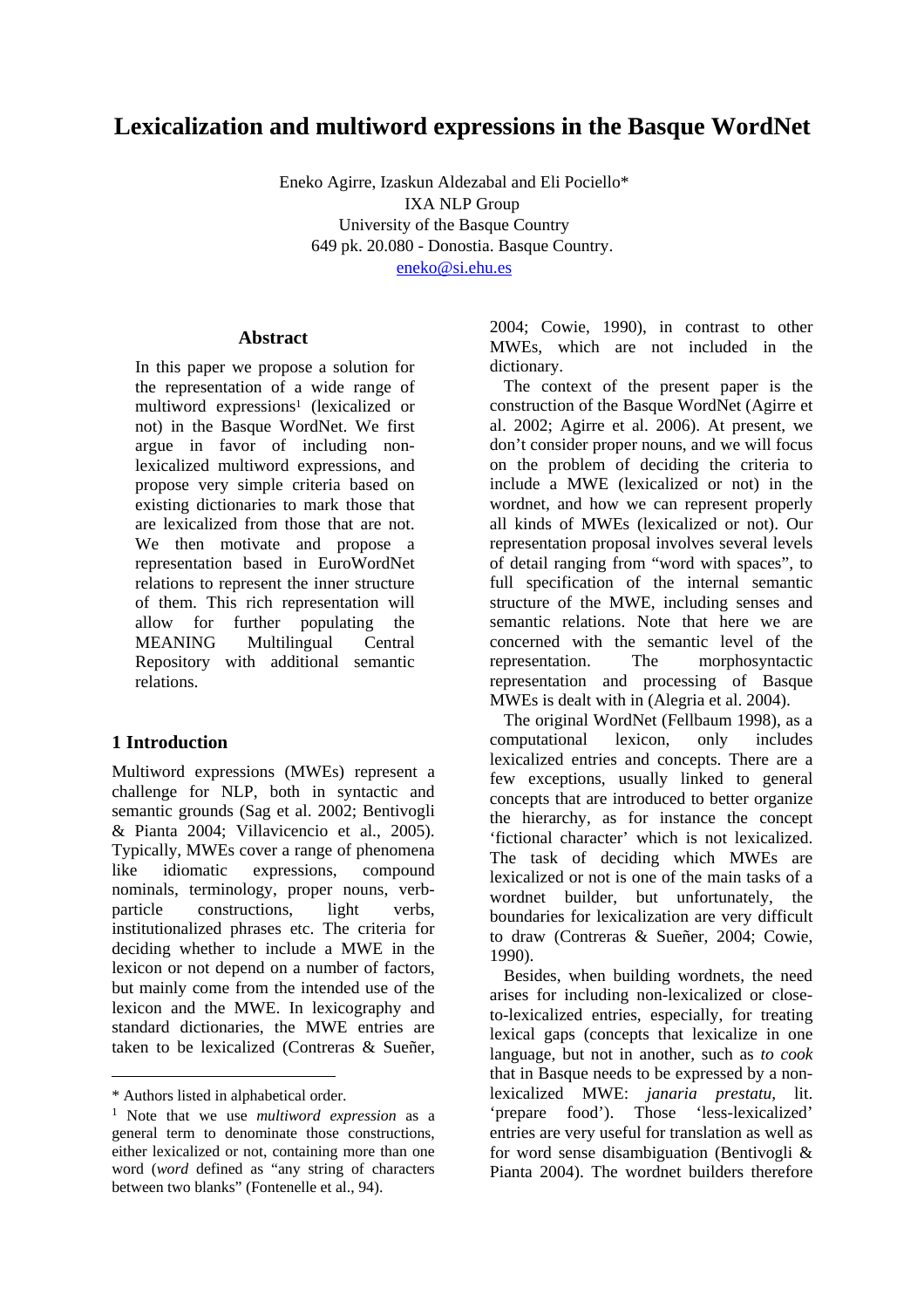need to decide what to do (only include lexicalized entries or also include boundary or non-lexicalized entries) and how to represent all kinds of MWEs (ranging from word-asspaces, which might be enough for obscure idioms, to the representation of the internal structure).

In this paper we start exploring the problems posed by lexicalization in relation to the Basque WordNet (Section 2). We then mention the motivation for including nonlexicalized MWEs in the Basque WordNet (Section 3), followed by our criteria for lexicalization (Section 4) and for the representation of MWEs in the Basque WordNet (Section 5). Finally Section 6 presents the conclusions and further work.

## **2 Lexicalization problems**

The term *lexicalization* refers to the transformation of an element (or a sequence of elements) into a unique lexical or conceptual element (Lewandowski, 1992)<sup>2</sup>. Therefore, the result of lexicalization can be carried out as (i) a lexical element (a word) or (ii) a sequence of elements or phrase (a MWE). Since the lexicalization problem is much more complex with MWEs than with words, in this paper we will focus on MWEs.

The aforementioned "transformation" is an obscure process. Many authors point out (Calzolari et al., 2002) that lexicalization should be understood as a continuum from full-fledged compositional and productive constructions to fixed and frozen expressions*.* This is due to the fact that lexicalization is the result of the combination of a number of factors, which can occur either totally or partially. Although, there is no agreement in the number of factors that make lexicalization, we can mention the most important ones: *cooccurrence frequency* or *collocation > fixation > semantic specialization > idiomatization.* In those cases that the combination of factors occurs totally –in other words, when the construction goes through all those factors– then, we will have a frozen expression. On the other hand, when the combination of factors is partial –when the construction does not go through all those factors– the construction may

 $\overline{a}$ 

be at any point in that continuum.

Therefore, depending on the point of the continuum constructions are, they have different characteristics, and consequently, they will be named with different terms, which has brought authors to create a classification and terminology to distinguish among them. Unfortunately, there is no uniformity either in the classification or in the terminology related to MWEs.

According to Sag et al. (2002) there are two main kinds of MWE: **lexicalized phrases** and **institutionalized phrases**. They describe lexicalized phrases as "having at least partially idiosyncratic syntax or semantics, or containing 'words' which do not occur in isolation*"*. They can be further broken down into idioms proper (*kick the bucket*), decomposable idioms (*spill the beans*), compound nominals including terminological MWEs (*car park*, *central processing unit*), proper names (*Los Angeles*), verb-particle constructions (*set up*) and light verb constructions (*make a mistake*). For this study we leave out proper names and verb-particle constructions, which don't occur in Basque.

Idioms are relatively frozen expressions whose meaning cannot be built compositionally from the meanings of their component words. Moreover, the component words cannot be substituted with synonyms (as in *adarra jo* in Basque, literally meaning 'to play the horn' and translated to English as another idiom such as *to pull sb's leg*). Decomposable idioms are sequences of words which habitually co-occur and whose meaning can be derived compositionally. However, they show a kind of semantic cohesion which limits the substitution of their component words –as in *to spill the beans* in English, where *spill* and *beans* can be taken to have the appropriate senses that produces the compositional reading, or in Basque *burua jan* ('to brainwash', lit. 'to eat the head'). A similar phenomenon occurs with light verbs – *fall asleep* in English, or *lan egin* in Basque ('to work', lit. 'to do work')– and compound nominals –*buruhauste* in Basque ('problem', lit. 'broken head').

Apart from these kinds of lexicalized phrases, the other kind of MWEs is institutionalized phrases. These are not usually taken as elementary lexical units, that is, they are not taken as lexicalized forms, and do not belong to the lexicon*.* Institutionalized phrases

<span id="page-1-0"></span><sup>2</sup> Other approaches to lexicalization are Talmy (1985) and Traugott (1996), which are not explained here due to space limitations.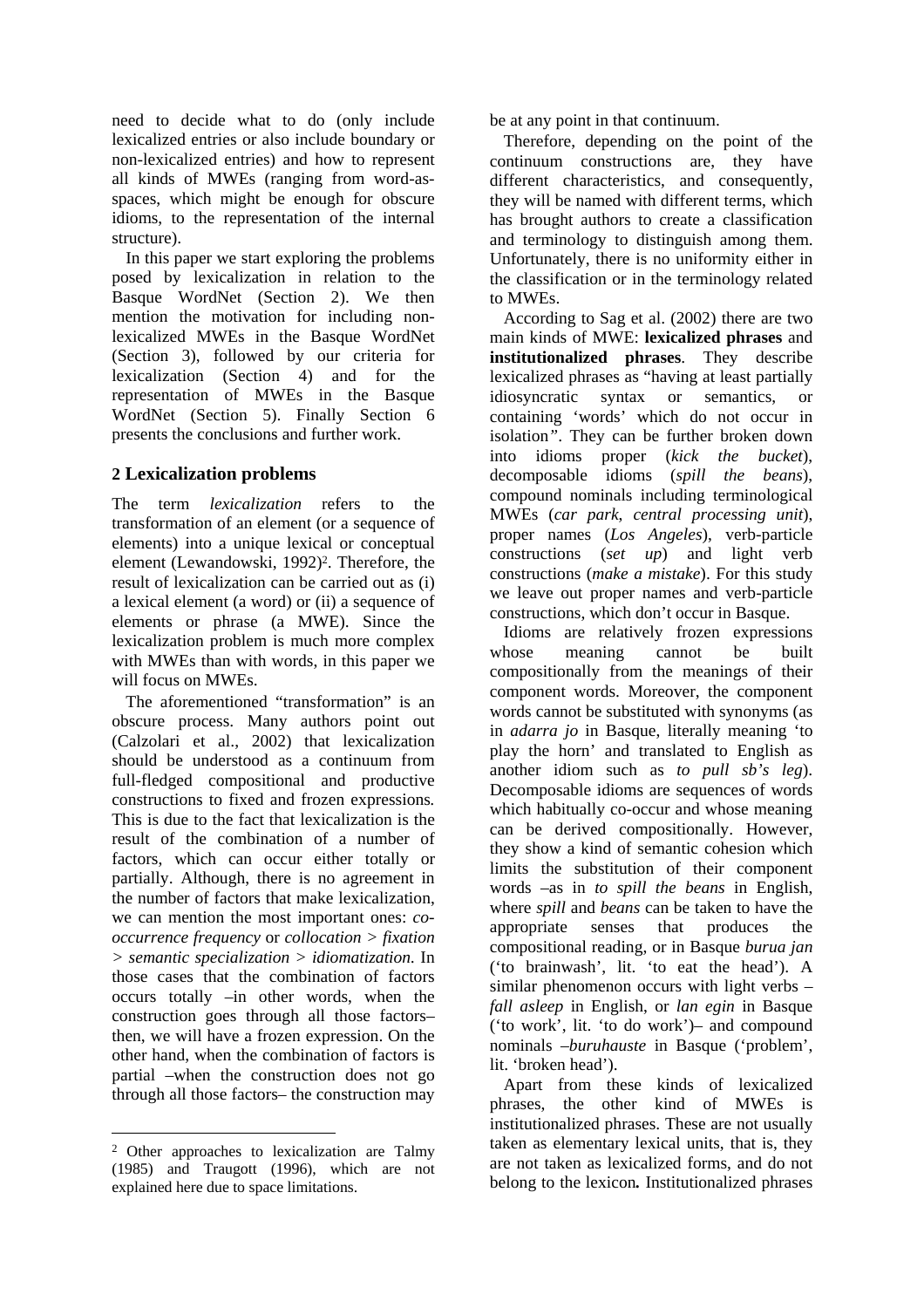are combinations following only the general rule of syntax: the word meanings combine compositionally but can not always be substituted by synonyms. They are often conventionalized, and they take only one of the possible readings available (for instance *traffic light* means *stop light*, and not *turning light* which would be also a possible meaning). Moreover, they are characterized by having much higher frequency than alternative verbalizations (*traffic director* or *intersection regulator* to mean *traffic light*). Thus, institutionalized phrases are semantically and syntactically compositional, but statistically idiosyncratic.

Alternatively, other authors (Bentivogli & Pianta, 2004) distinguish between **lexicalized MWEs** such as idioms and restricted collocations (which would include all the above except institutionalized phrases), and **free combinations** (which would include institutionalized phrases). Both idioms and restricted collocations are considered to be a sequence of elements that act as a single unit at some level of linguistic analysis and that are lexicalized (i.e. they belong to the lexicon). However, idioms are frozen expressions whose meaning cannot be built compositionally (as the examples mentioned before, *adarra jo* - *to pull sb's leg*), whereas restricted collocations consist of words which habitually co-occur and whose meaning can be derived compositionally but with some degree of semantic cohesion (as the aforementioned *to spill the beans* in English, or *burua jan* in Basque). On the contrary, free combinations follow the general rule of syntax, are compositional and allow for synonym substitution. For instance, the English verb *to bike* is translated into Basque as *bizikletan ibili*  (lit. 'to walk on a bicycle'). However, we can use a synonym to express exactly the same: *bizikletan joan* (lit. 'to go on a bicycle'). This is the reason why they are considered as nonlexicalized forms, and therefore, they do not belong to the lexicon*.*

Alegria et al. (2004) use the term **multiword expressions** to refer to any word combinations ranging from idioms, over proper names, compounds, lexical and grammatical collocations, lexicalized phrases etc. to institutionalized phrases: *lan egin* ('to work', lit. 'to do work'), *noizik behin* ('once in a while'), *ahopeka abestu, ahopeka kantatu, ahopean abestu, ahopean kantatu* ('to hum',

lit. 'to sing in whispers'). On the other side, they use the term **multiword lexical units** to refer to lexicalized MWEs (those MWEs that are semantically non-compositional or syntactically idiosyncratic): *adarra jo* ('to pull sb's leg', lit. 'to play the horn').

## **3 The need for non-lexicalized multiword expressions**

In order to provide the basis for the semantic interpretation of Basque, it is obvious that the Basque WordNet needs to provide the meaning for lexicalized MWEs. There are four reasons or situations why we need to also include non-lexicalized MWEs: difficulty of defining lexicalization, lexical gaps, translation tasks, facilitate semantic interpretation and a richer Lexical Knowledge Base.

The first reason is that we do not want to have lengthy debates about the lexicalization status of a MWE. In case of doubt, we want to incorporate as many MWEs as possible, without making claims of their lexicalization status, and thus, allow for non-lexicalized MWEs.

In the process of building the Basque WordNet, we have followed the expand approach, which means that we based our work on the English WordNet synsets, and substituted the English variants by Basque variants (Vossen et al. 1998). Additionally, we also incorporate new synsets that exist for Basque but not for English. In many cases, the English synsets have a dubious lexicalization in Basque, that is, they can be translated by a MWE which is not found in a Basque dictionary. If we were to follow a rigid approach for including only lexicalized variants, those synsets would be gaps in the Basque WordNet, for instance, *bizikletan ibili*  ('to bike', lit. 'to walk on bicycle') or, *ahopeka kantatu* ('to hum', lit. 'to sing in whispers'). We nevertheless want to include such translations, as they are very useful information for translation tasks.

Regarding semantic interpretation in general, and word sense disambiguation in particular, the more MWEs are included in WordNet, the easier is the task for a word sense disambiguation program. For noncompositional MWEs this is obvious, but considers also the decrease of ambiguity for institutionalized phrases or free phrases.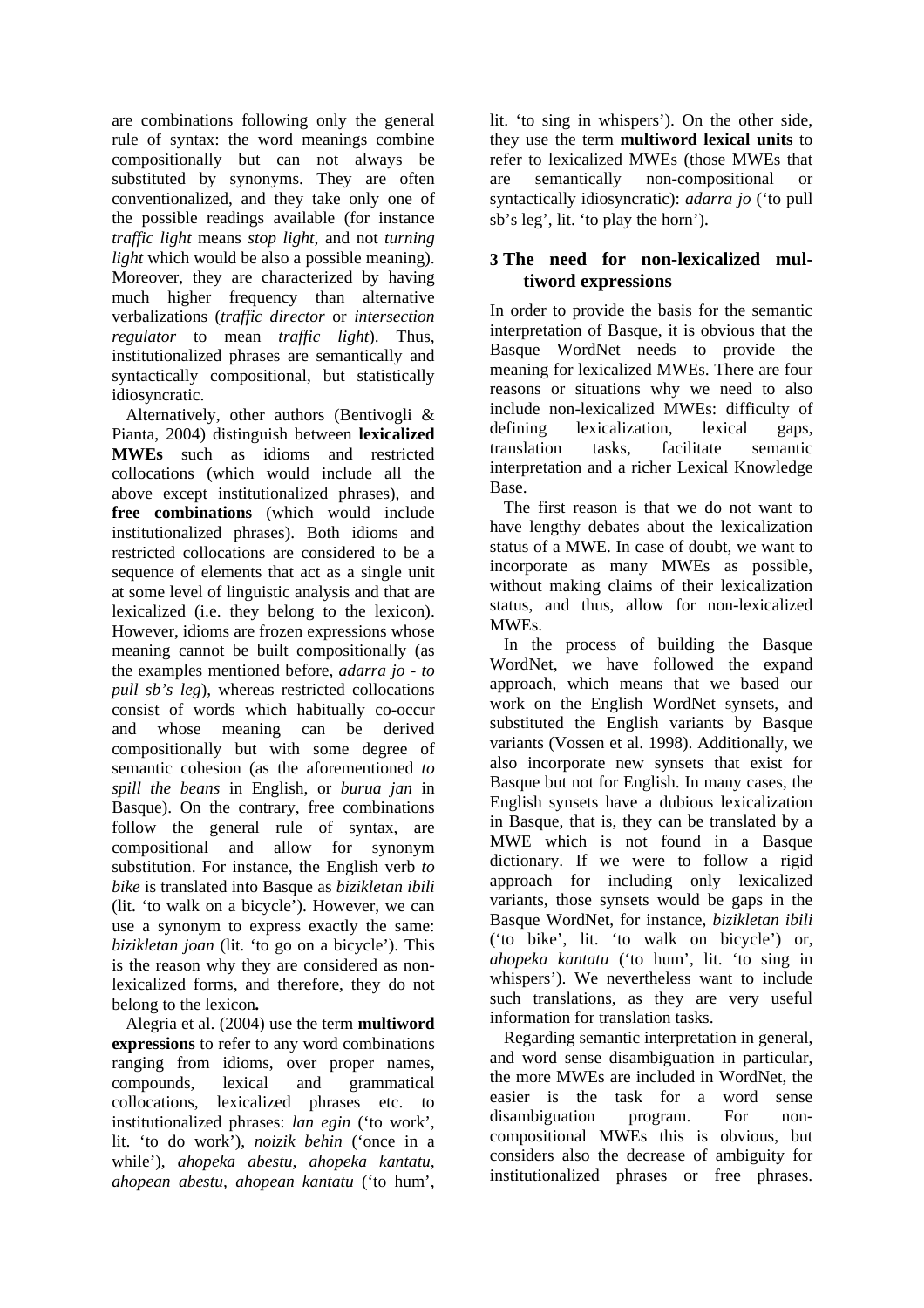Linked to this, a rich Lexical Knowledge Base, where the internal semantic structure of MWEs is represented, would aid in the semantic interpretation process. For instance, *fall\_asleep* is a variant for a synset in WordNet 2.0, and capturing the relation between *asleep* and *fall\_asleep* (very similar to *lo\_hartu* and *lo* in Basque) would allow to better understand the consequences of falling asleep.

### **4 Introducing multiword expressions in the Basque WordNet**

As previously seen, MWEs are usually analyzed from different perspectives and criteria. In general terms, MWEs can be defined by some or all of the following criteria (Calzolari et al., 2002):

- 1. reduced syntactic and semantic transparency;
- 2. reduced or lack of compositionality;
- 3. more or less frozen or fixed status;
- 4. possible violation of some otherwise general syntactic patterns or rules;
- 5. a high degree of lexicalization (depending on pragmatic factors).
- 6. a high degree of conventionality.

When facing concrete examples these criteria are not easy to apply. Even for lexicographers, sometimes it is very difficult to distinguish among those constructions, especially, between those that are not frozen. This is why some constructions do have a dictionary entry in some dictionaries, but not in others. For instance, we have looked up *buruz ikasi* ('to memorize', lit. 'to learn by heart') in three Basque monolingual dictionarie[s3;](#page-3-0) in two of them *buruz ikasi* is a dictionary entry, so it has been considered as a lexicalized construction. Still, when looking up to a similar construction (*buruz esan –* 'to recite', lit. 'to say by heart'), it does not appear in any of the dictionaries. It seems to have been treated as a non-lexicalized construction, although, perhaps, it has been overlooked.

Consequently, we needed to define some criteria which can be easily applied when classifying MWEs in the Basque WordNet. Regarding the criteria above, and being the goal of the Basque WordNet to provide the

 $\overline{a}$ 

building blocks for the semantic interpretation for Basque, our main concern with MWEs is that of reduced or lack of compositionality. The syntactic behavior of MWEs (reduced syntactic transparency, frozen or fixed status, violation of syntactic patterns) are covered in a separate work in our group (Alegria et al. 2004). In the following section, we will describe the criteria adopted to classify MWEs as lexicalized or as non-lexicalized.

Before introducing our criteria, we will see how the actual WordNet deals with MWEs. WordNet does include lexicalized synsets which may contain either single words or MWEs, or sometimes, both together:

#### English WN {*girlfriend, girl, lady\_friend*}

The Basque WordNet builders must take this into account, and they need to decide whether a synset in the English WordNet –expressed as a single word or as a MWE– can be translated into Basque, using a single word or a MWE, or using both.

English WN {*girlfriend, girl, lady\_friend*} Basque WN {*neska-lagun, adiskide, lagun, neska*}

Once the builder of the Basque WordNet has detected which synsets are MWEs in Basque, his next objective will be to decide whether these MWEs are lexicalized in Basque or not, in order to add them in the Basque WordNet.

A simple way to do this is to distinguish, for each synset, between fully lexicalized variants, non-lexicalized MWEs and lexical gaps. In the first case, we would have a normal synset with its variants (simple and/or MWE). In the second case we can include a broader range of MWEs, marked with a special flag. In the last case, the synset would not have a counterpart in Basque.

The Basque WordNet team decided to define a simple criterium for distinguishing fully lexicalized variants from the rest: the MWE needs to have an entry in a monolingual dictionary (Elhuyar, 2000; Sarasola, 1996 and Euskaltzaindia, 2000) or terminological glossary (UZEI, 1987). If a MWE is a dictionary entry, then, the builder of the Basque WordNet will add this MWE in the Basque WordNet. For instance, *to memorize* is translated into Basque as *buruz ikasi* (lit. 'to learn by heart'). Being *buruz ikasi* a dictionary

<span id="page-3-0"></span><sup>3</sup> *Euskal Hiztegi Modernoa* (Elhuyar, 2000), a terminological data bank for Basque (*Euskalterm*) and *Euskal Hiztegia* (Sarasola, I., 1996).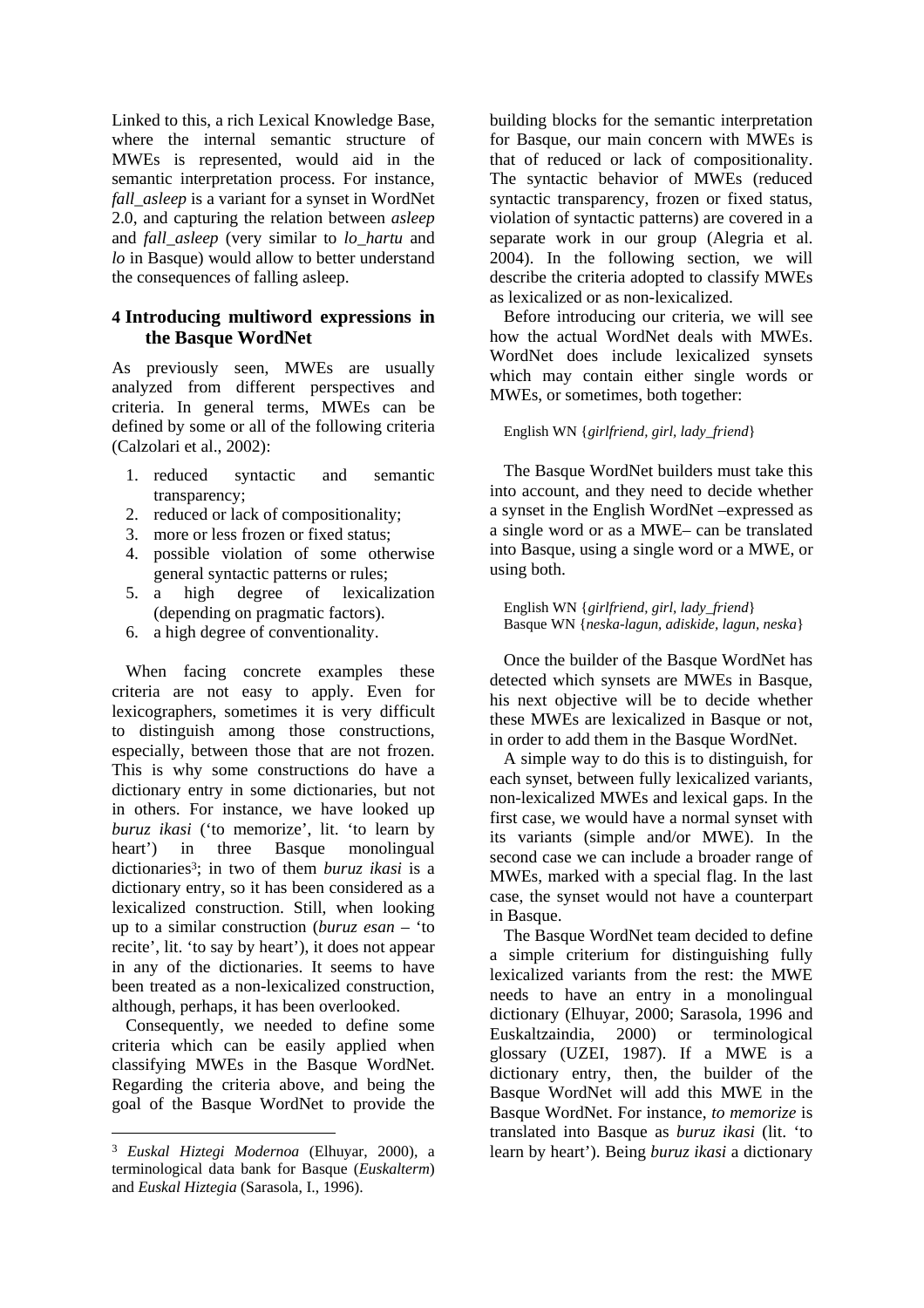entry, the builder of the Basque WordNet will add this multiword in the synset:

English WN {*memorize, memorise, con, learn*} Basque WN {*memorizatu, buruz\_ikasi*}

The reason for such a simple criterium is mainly the lack of human resources to do an appropriate in-depth study of lexicalization for all potential Basque WordNet entries.

But, what happens when a synset is expressed by a MWE that is not a dictionary entry? It depends on the type of the MWE. Sometimes, the only way to express a synset in Basque is using a definition:

## **Basque 1.6 Synset 10872096**

**Ø** Lock Ø No lexicalize

| Gloss                |                                     |   |  |  |
|----------------------|-------------------------------------|---|--|--|
| berrogei urte inquru |                                     |   |  |  |
|                      | Word Sense C.S. Delete Marka Oharra |   |  |  |
| Marka                | Oharra                              |   |  |  |
|                      | $\ddotmark$                         | ÷ |  |  |
| Update               | Reset<br>New word<br>Delete Synset  |   |  |  |

English WN { forties, mid-forties -- (the time of life between 40 and 50)  $\}$ Basque WN {GAP -- (berrogei urte inguru)}

Figure 1: Representation of a GAP in the actual interface for the Basque WordNet (Atserias et al., 2004)

In Basque, the only way to translate *forties*  (see Fig. 1) is using a kind of definition (e.g. a long and complex syntactic construction): *berrogei urte inguru* (lit. 'around forty years old'). As we can see in Fig. 1, those constructions are considered as non-lexicalized (or lexical gaps) and we do not introduce them in the synset, but in the gloss.

On the contrary, there are some recurrent MWEs that are used to express a lexicalized concept in English (*to recite*) but not in Basque (*buruz esan*). Although, with regard to construction, *buruz esan* is very similar to *buruz ikasi* ('to memorize' or 'to learn by heart'), according to our criteria, *buruz esan* will not be considered as lexicalized because it is not a dictionary entry. Yet, its synonym *errezitatu*, which is a borrowed term for the translation of *to recite*, is considered to be lexicalized because it has a dictionary entry in Basque dictionaries. As a consequence, the editor of the Basque WordNet would introduce *errezitatu* in the Basque WordNet, but not

*buruz esan*. Nevertheless, *buruz esan* is the most frequent and natural way to translate the English verb *to recite* into Basque. So, this approach seems to be quite risky, since applying these criteria leads to the consequence that a considerable number of frequently used expressions can be excluded from the Basque WordNet as they are considered to be not lexicalized.

To avoid this risk, we have decided to consider this type of MWEs as *syntagmatic concepts* (Artola, 1993), and to include them in the Basque WordNet. These are those concepts that need to be expressed by a phrase and that have become widespread. This approach has already been used by Bentivogli & Pianta (2004). These authors introduce those frequent MWEs as phrasets and they also add them in the Italian WordNet. Some examples of syntagmatic concepts follow:

English WN {*recite, recite*} Basque WN {*buruz\_esan, errezitatu*}

English WN {*retranslate*} Basque WN {*berriro\_itzuli*} (lit. 'translate again')

English WN {*hum*} Basque WN {*ahopeka\_kantatu*} (lit. 'sing in whispers')

English WN {*bike*} Basque WN {*bizikletan\_ibili*} (lit. 'move on a bike')

English WN {*frank, frankfurter, hotdog, hot dog*} Basque WN {*Frankfurt\_saltxitxa*}

English WN {*two-dimensional\_figure* } Basque WN {*irudi\_bidimentsional*}

As Bentivogli & Pianta (2004) support, the main reasons to add syntagmatic concepts in wordnets is to manage lexical gaps, that is, cases in which a language expresses a concept with a lexical unit whereas the other language does not. Therefore, instead of representing a lexical gap by adding an empty synset aligned with a non-empty synset of the other language (see Fig. 1), we propose to represent it following Bentivogli & Pianta's (2004) approach: adding the syntagmatic concept in the synset. However, in order to differ these MWEs from lexicalized MWEs, all syntagmatic concepts are marked with the syntagmatic concept label in the database (see Fig. 2).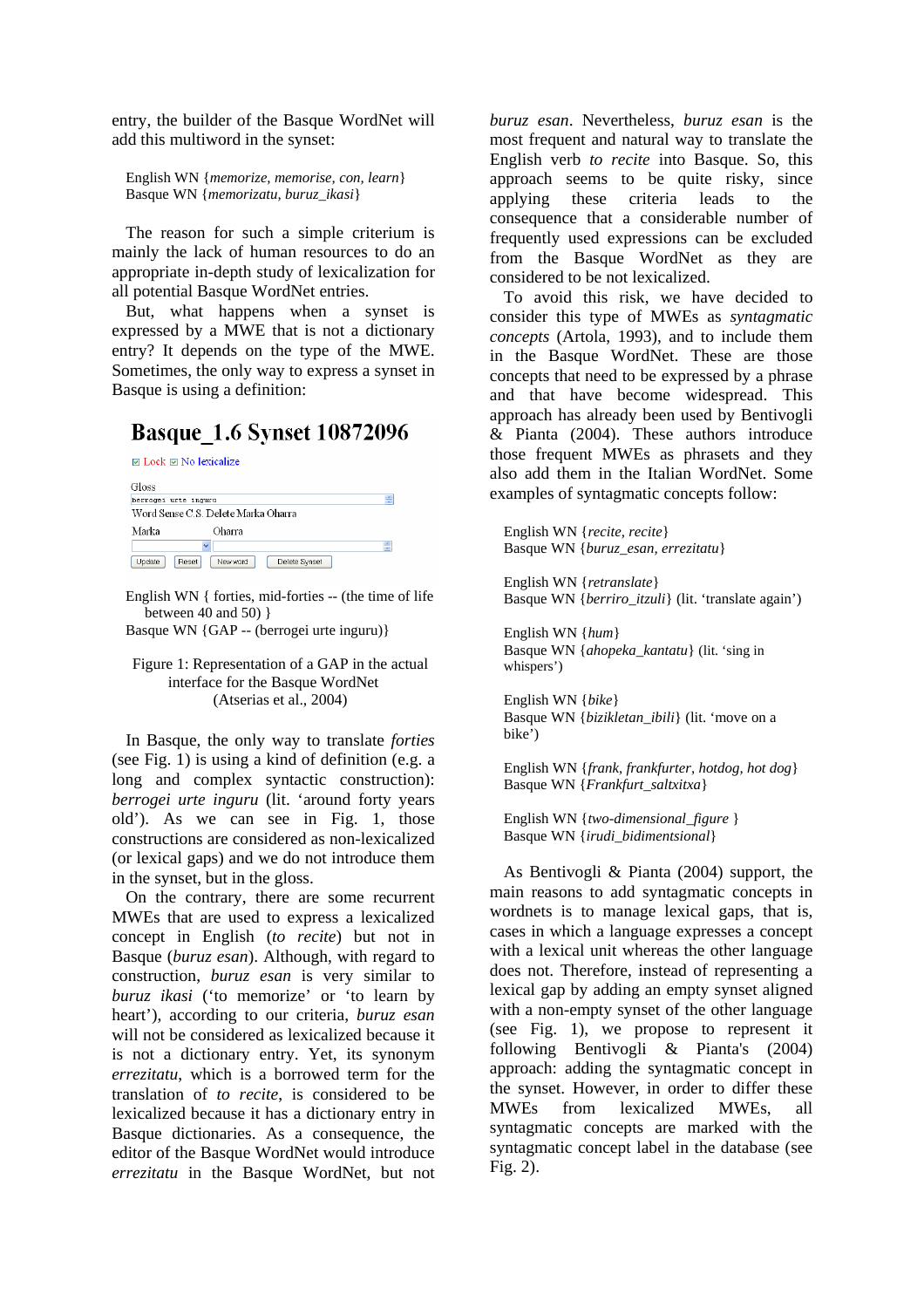## **Basque 1.6 Synset 00640416**

 $\blacksquare$  Lock  $\blacksquare$  No lexicalize

| Gloss           |             |                         |                               |             |
|-----------------|-------------|-------------------------|-------------------------------|-------------|
| Word            |             | Sense C.S. Delete Marka |                               | ÷<br>Oharra |
| buruz_esan      |             | $99\%$ $\Box$           | <b>IXALEX</b><br>$\checkmark$ |             |
| errezitatu      |             | $99\%$ $\Box$           | $\checkmark$                  |             |
| Marka           | Oharra      |                         |                               |             |
|                 | $\ddotmark$ |                         |                               | ÷           |
| Update<br>Reset | New word    | Delete Synset           |                               |             |

Figure 2: The actual interface, showing a syntagmatic concept (IXALEX is our shorthand for syntagmatic concept).

## **5 Full representation of phrasal concepts in the Basque WordNet**

The above representation (Section 4) is limited to listing the MWEs together with their lexicalization status, and fails to reflect the inner structure and semantic relations in the MWE. This more detailed representation is especially desirable for decomposable idioms, compound nouns (incl. terminology), light verbs and institutionalized expressions, where we would like to keep semantic links between components. It is also necessary for a proper coupling of the syntactic analysis of the MWE and its semantic interpretation (Sag et al. 2002). For instance, in Basque the auxiliary verb agrees with both the ergative case (the subject) and the absolutive case (the object). In the case of some light verb constructions like *lo egin* (which is considered a lexicalized MWE; 'to sleep', lit. 'to do sleep') its nominal component *lo* ( nominal 'sleep') is sintactically the object of the sentence in '*umeak lo egin zuen*' ('the baby slept'), and the semantic interpreter needs to make sense of the role of this object, which is really part of a MWE. From another perspective, as mentioned in Section 3, the internal relations would allow the semantic interpreter to infer that in the previous sentence a *sleep* state is involved.

A proposal for the representation of the inner structure was made by (Bentivogli & Pianta, 2004). They propose the use of a *composed-of* link between the MWE variant and its components, including their word sense specification whenever possible (see Fig. 3c). This proposal does not make explicit the semantic relation between the MWE and its components. EuroWordNet defined a richer set of semantic relations than the original WordNet, including the involved relation, defined as follows:

"The INVOLVED relation is used to encode data on arguments or adjuncts lexicalized within the meaning of a 2<sup>nd</sup> order entity"

(Alonge et al 1998, p. 29).

We think that these relations are very well suited for encoding the inner relations. Scheme d) in Fig. 3 shows a possible representation for *lo\_egin* where *lo* is the *involved\_them[e4](#page-5-0)* of the MWE verb. An additional advantage of this representation is that those semantic relations carry over to other languages, and apply also in English (the *sleep* is the *involved\_theme* for a sleeping event). In addition to these possibilities, Fig. 3 also shows the other two possibilities for completeness: a) for non including MWEs, and b) for including them as words with spaces and no inner structure. At the current development stage, all MWEs have been marked following the b) scheme.

The same scheme as in Fig. 3d can be applied to complex MWEs like *gabon kantak abestu* ('to carol, lit. 'to sing Chirstmas songs') or *arinki lo egin* ('to snooze', lit. 'to sleep lightly'). In fact, we will show that it can be applied to all kinds of MWEs.

## **6 Summary and further work**

In this paper we have proposed a solution for the representation of the wide range of MWEs (lexicalized or not) in the Basque WordNet. We first argue in favor of including nonlexicalized MWEs, and propose a very simple criterion based on existing dictionaries to mark those that are lexicalized from those that are not. We then propose a representation based in EuroWordNet relations to represent the inner structure of them. Currently, **noun and verb** MWEs in the Basque WordNet have been marked according to their lexicalization status, i.e. either non-lexicalized or syntagmatic concepts. This corresponds to scheme b) in Fig. 3. Table 1 shows the current figures for the Basque WordNet (Agirre et al., 2006) and it also reviews the amount of synsets marked as non-lexicalized or as syntagmatic concepts.

 $\overline{a}$ 

<span id="page-5-0"></span><sup>4</sup> *involved\_theme* is a specialization of the *involved*  relation, where the semantic role is *theme*. We also allow for  $2<sup>nd</sup>$  order entities as fillers for these relation. Note that in English, sleep<sub>y</sub> and sleep<sub>N</sub> are also related by a *xpos\_near\_synonym* relation.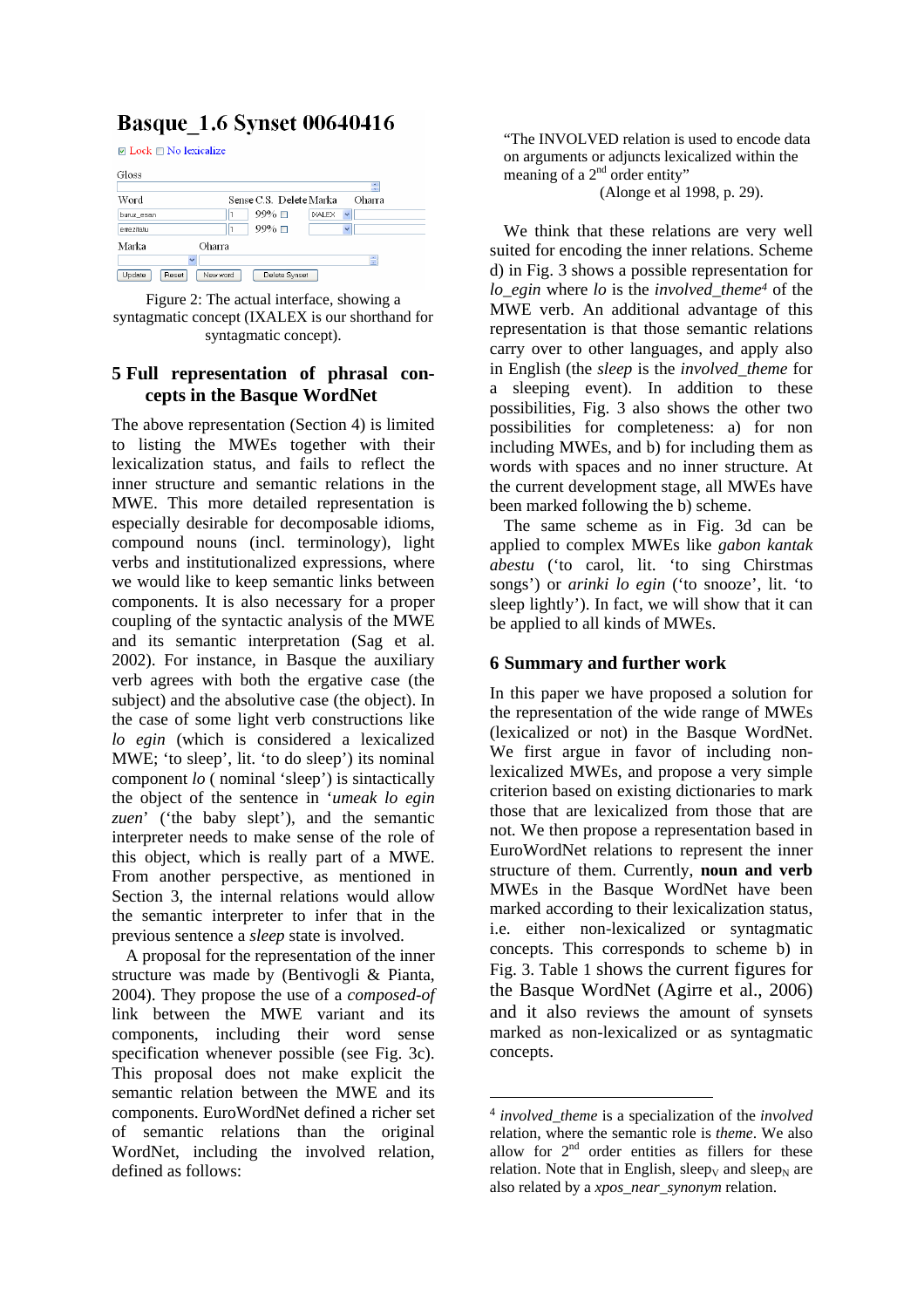

Figure 3: Different representation choices in the Basque WordNet: **a)** representing only lexicalized multiwords, **b)** including syntagmatic concepts (ixalex being the internal tag for those), **c)** describing the inner structure using phrasets, and **d)** describing the inner structure using EuroWordNet relations.

|                      | <b>TOT</b> | N                | v    | <b>ADJ</b> | <b>ADV</b> |
|----------------------|------------|------------------|------|------------|------------|
| <b>Word Senses</b>   |            | 51423 41833 9450 |      | 140        |            |
| Lemmas               |            | 25755 22492 3368 |      | 50         |            |
| <b>Synsets</b>       | 31585      | 27880            | 3592 | 113        |            |
| Basque gaps (no lex) | 1439       | 1223             | 208  | 8          |            |
| <b>Proper Nouns</b>  |            | 680              |      |            |            |
| MWE (no lex)         | 5730       | 2935             | 2439 | 0          |            |
| Syntagmatic concepts | 356        | 79               | 273  | 4          |            |

Table 1: Current figures for the Basque WordNet and for non-lexicalized and syntagmatic concepts.

In the future, we are planning to further enrich the MWE with the representation of their inner structure, following the proposal in Section 5 (corresponding to scheme d) in Fig. 3). We plan to apply semi-automatic methods to disambiguate both the semantic relation and the synsets involved in the inner structure, using a method which has been already applied to derivation relations (Agirre & Lersundi, 2001). These relations will help populate the relations in all wordnets designed in the EuroWordNet style (linked to a common interlingual index) and further enrich the

MEANING Multilingual Central Repository (Atserias et al., 2004).

We would also like to join the morphosyntactic and semantic representation of MWEs. This is a subtask in the process of merging the morphosyntactic lexicon for Basque (EDBL, Alegria et al. 2004) and the semantic lexicon (Basque WordNet).

#### **Acknowledgments**

The work has been partially funded by the European Commission (MEANING project IST-2001-34460), by the Basque Government (Saiotek, GO765) and by the Education Department of the Spanish Government (HUM2004-21127-E). Eli Pociello has a PhD grant from the Basque Government.

### **References**

Agirre E. and Lersundi M. (2001) Extracción de relaciones léxico-semánticas a partir de palabras derivadas usando patrones de definición. In P*roceedings of SEPLN 2001*. Jaén (Spain).